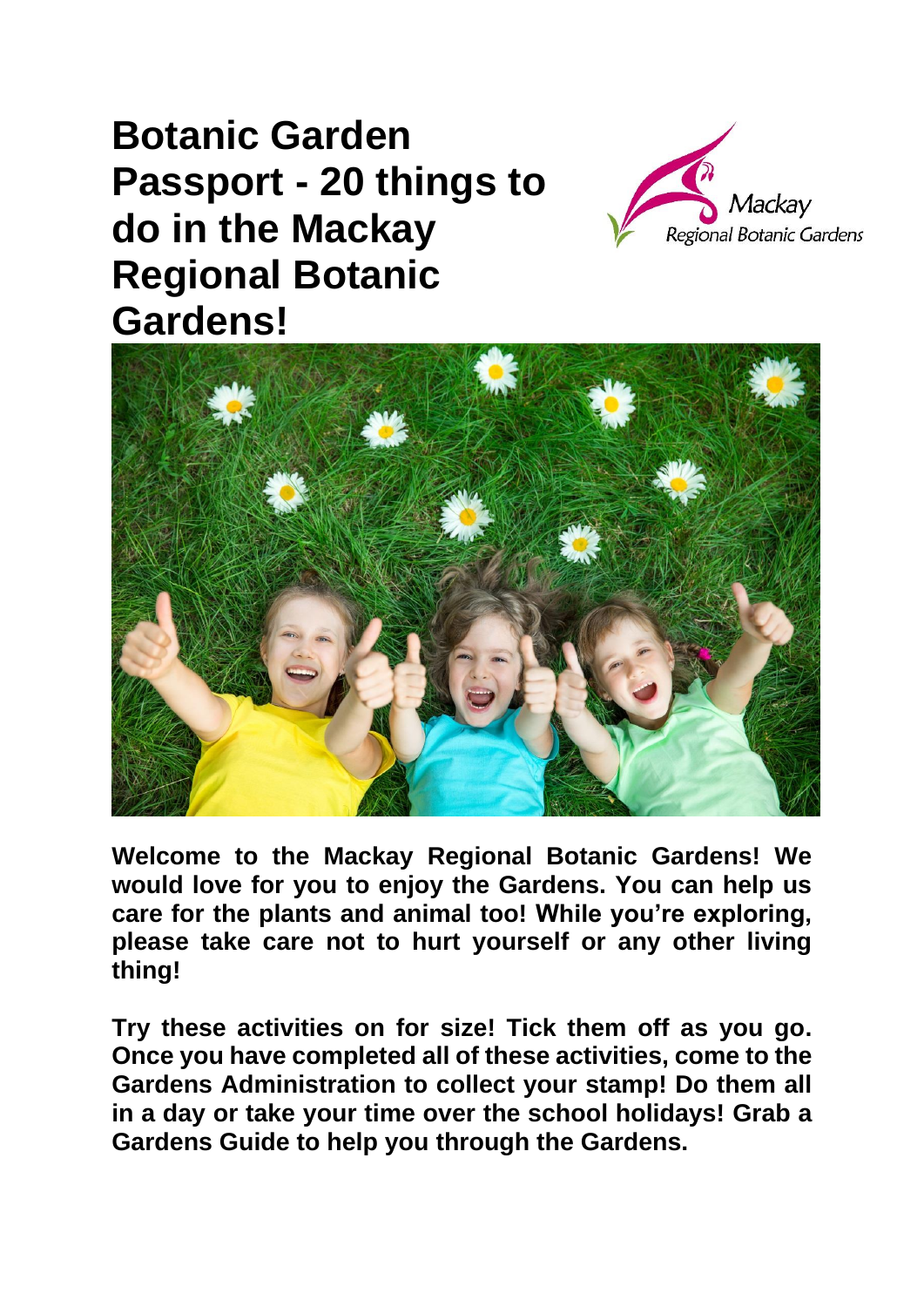**1) Lie under a tree and look up into the canopy. Pretend you are a possum running along the branch.**

**2) Stop at one of the Bird Shelters along the Lagoons (10 and 36 on the Gardens Guide Map) and spot as many birds as you can along the Lagoons. Write down the number.**



**3) Watch the butterflies around the Administration Building and Tropical Shade Garden and see how many you can spot! Which is your favourite one? Note down its colours. Try drawing one in the space here.**



**4) Find shapes in plants and faces in the trees.**

**5) Close your eyes and listen to the wind rustle through the trees. What else can you hear? What time of day is it? Where are you lying down?**

**6) Play hide and seek behind the trees.**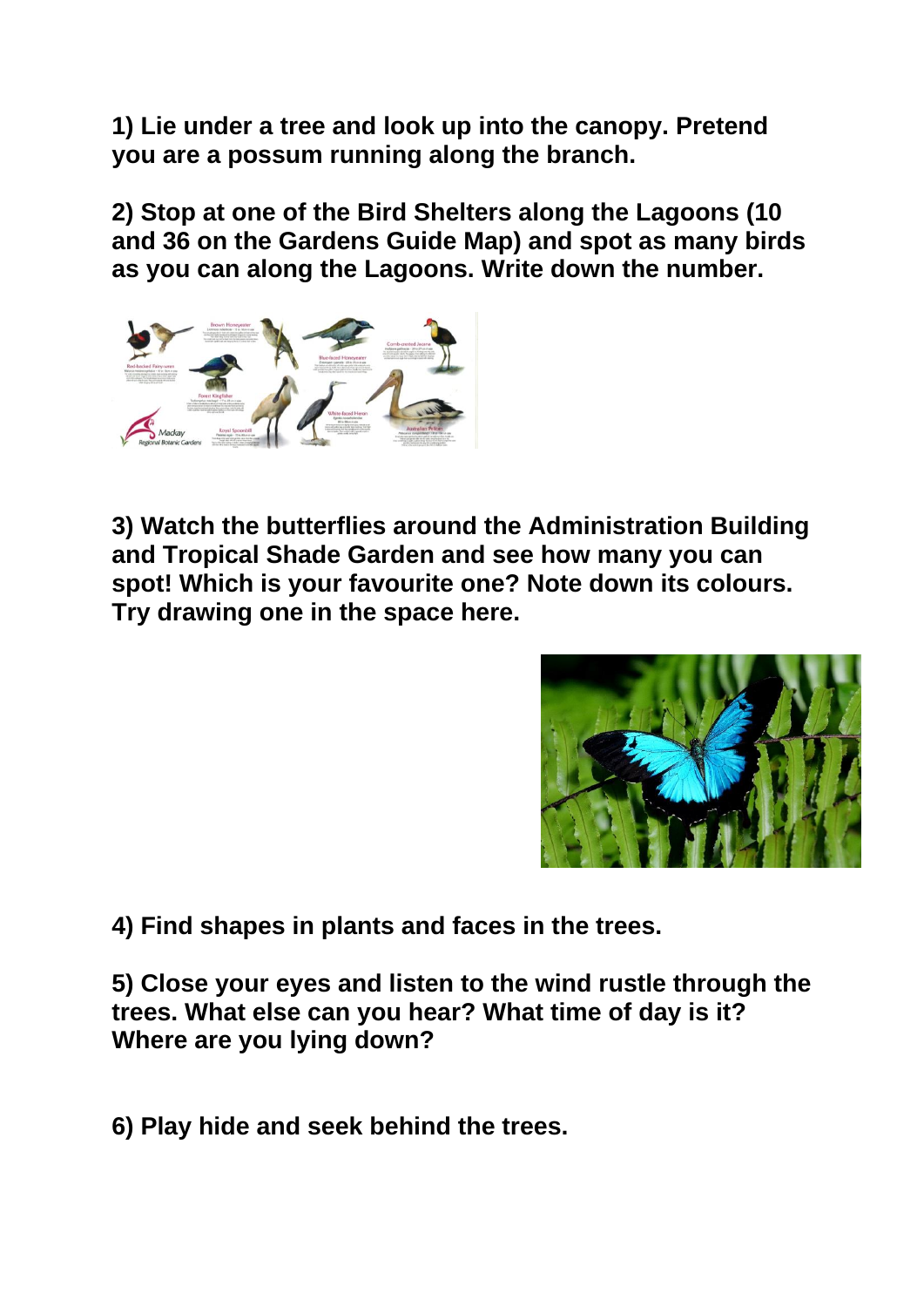**7) Find some fallen leaves and make a pattern out of them.**

**8) Try to jump from one shadow of a tree to the next.**

**9) Make up your own story about the Botanic Gardens. Imagine what happens here on a moon lit night!**



**10) Count how many different colours you can find in leaves fallen on the ground.**

**11) Balance a leaf or twig on your head. How long can you balance it for?**

**12) Take a walk through the Tropical Shade Garden (Number 17 in the Gardens Guide map) and find a Golden Orb Weaving Spider!** 



**13) Feel the grass under your feet – try taking tiny steps and giant steps. Measure the steps with leaves to see how long you can go!**

**14) Lie on your back and watch the clouds. How many shapes can you find?**

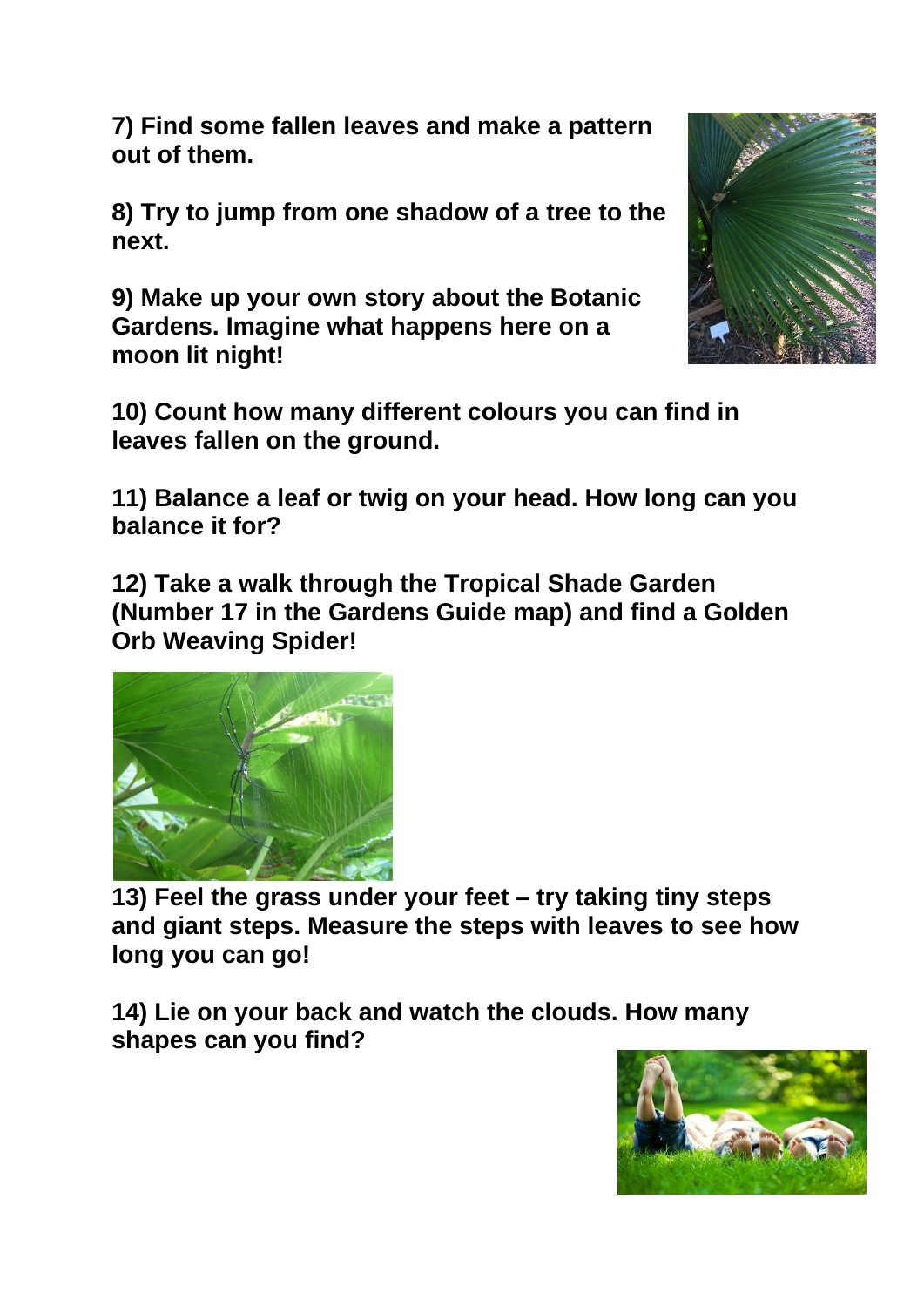**15) Pretend you are a dinosaur roaming through the Gardens!**

**16) Bring a book and get your mum, dad or grandparent to read it for you.**



**18) Take a walk through the Regional Forests and look for some quandong fruit.**